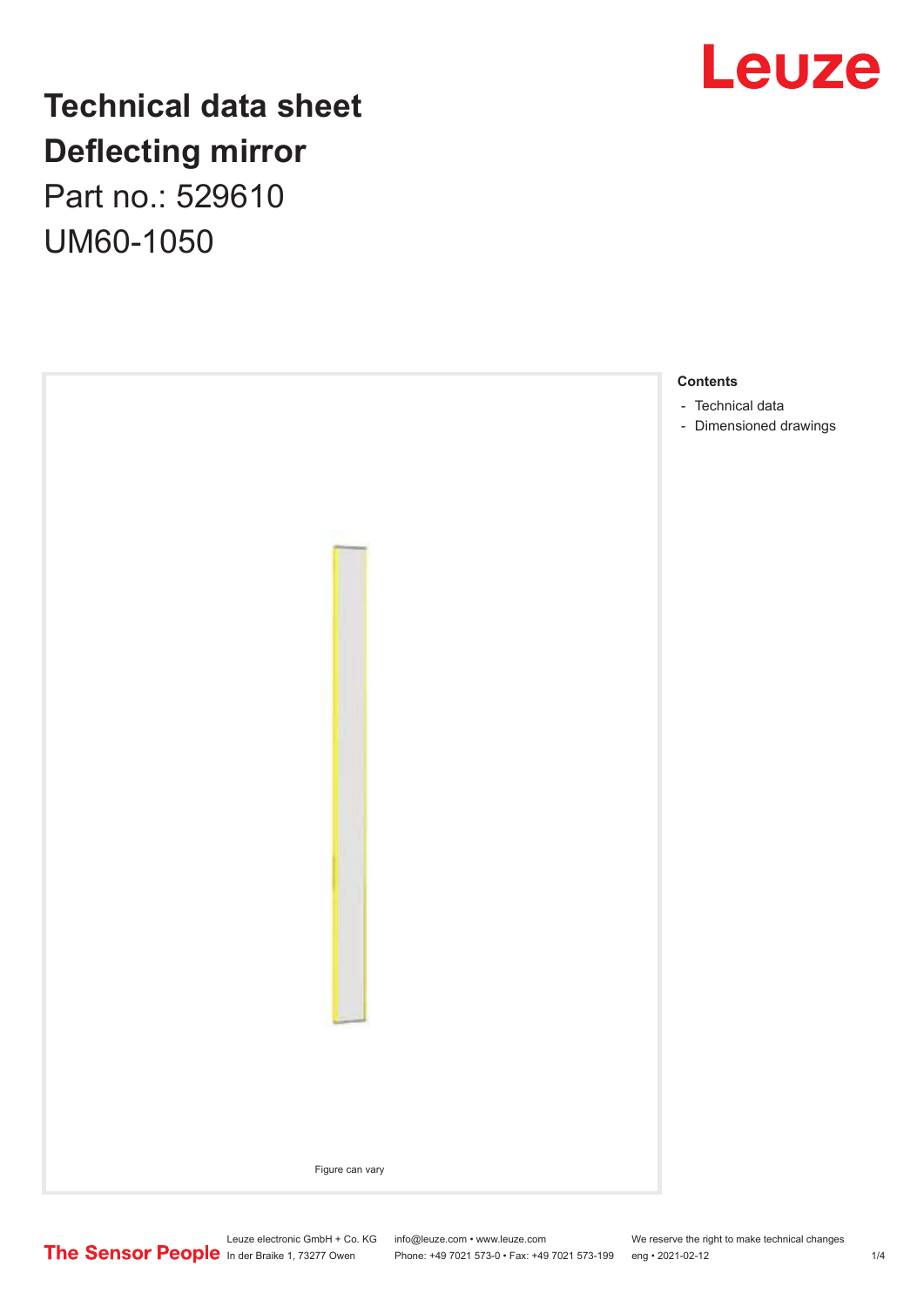# <span id="page-1-0"></span>**Technical data**

# Leuze

#### **Basic data**

| <b>Series</b>                | UM                                     |
|------------------------------|----------------------------------------|
| Type, columns and mirrors    | Deflecting mirror                      |
| <b>Mechanical data</b>       |                                        |
| Dimension (W x H x L)        | 25 mm x 68 mm x 1,120 mm               |
| Net weight                   | $2,020$ q                              |
| <b>Housing color</b>         | Yellow, RAL 1021                       |
| Type of fastening            | Groove mounting                        |
|                              | Swivel mount                           |
| Suitable for sensor          | MLC 500, MLC 300 safety light curtains |
| Protected field height up to | 1,050 mm                               |
| Mirror length                | 1.110 mm                               |

#### **Classification**

| <b>Customs tariff number</b> | 70099200 |
|------------------------------|----------|
| eCl@ss 5.1.4                 | 27279207 |
| eCl@ss 8.0                   | 27279207 |
| eCl@ss 9.0                   | 27273605 |
| eCl@ss 10.0                  | 27273605 |
| eCl@ss 11.0                  | 27273605 |
| <b>ETIM 5.0</b>              | EC002467 |
| <b>ETIM 6.0</b>              | EC002467 |
| <b>ETIM 7.0</b>              | EC002467 |
|                              |          |

## **Dimensioned drawings**

All dimensions in millimeters

#### Mirror





- L Length =  $1120$  mm
- SL Mirror length = 1110 mm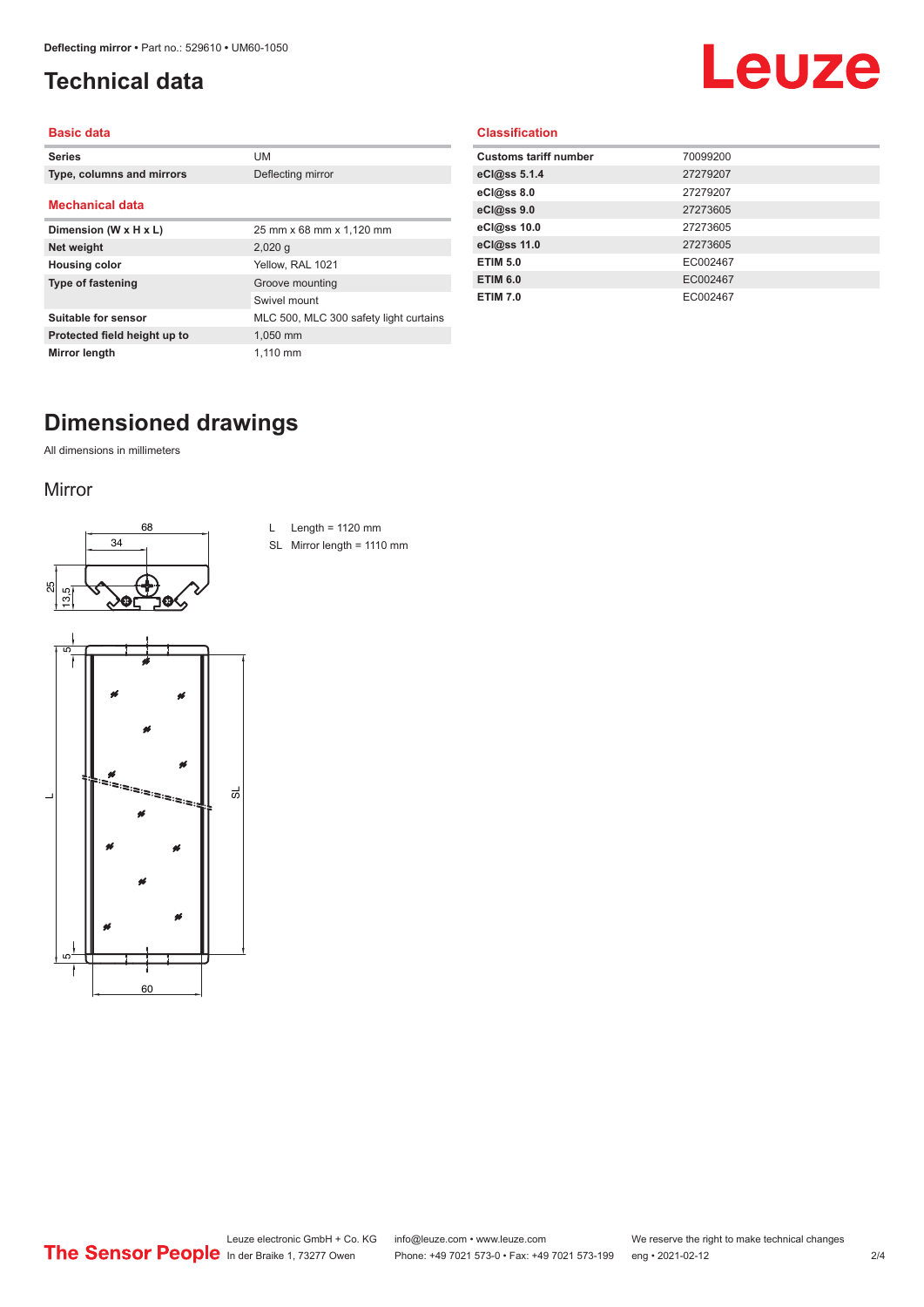# **Dimensioned drawings**

## Mounting distances



### Mounting with BT-UM60 standard bracket



- A Lateral
- B Rear side
- C Adjustable at an angle (0 90°)